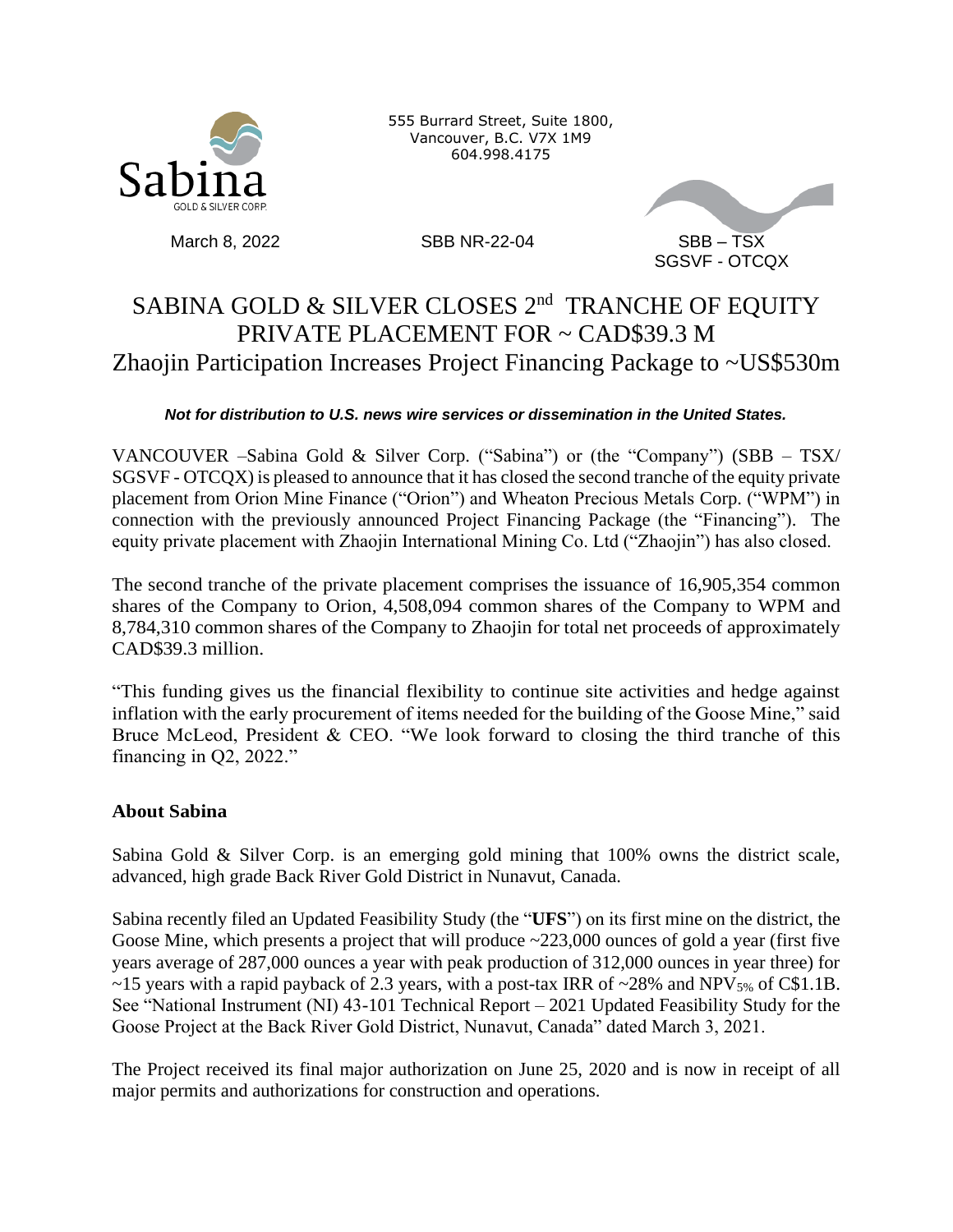The Company is also very committed to its Inuit stakeholders, with Inuit employment and opportunities a focus. The Company has signed a 20-year renewable land use agreement with the Kitikmeot Inuit Association and has committed to various sustainability initiatives under the agreement.

In addition to Back River, Sabina also owns a significant silver royalty on Glencore's Hackett River Project. The silver royalty on Hackett River's silver production is comprised of 22.5% of the first 190 million ounces produced and 12.5% of all silver produced thereafter.

For further information please contact:

Nicole Hoeller, Vice-President, Communications: **1 888 648-4218 [nhoeller@sabinagoldsilver.com](mailto:nhoeller@sabinagoldsilver.com)**

## **Forward Looking Information**

*This news release contains "forward-looking information" within the meaning of applicable securities laws (the "forward-looking statements"), including, but not limited to, the commencement of construction of the Project, the timing for completion of construction, the creation of value for stakeholders, the timing and completion of the second and third tranches of the private placement and the projections and assumptions of the results of the UFS. These forward-looking statements are made as of the date of this news release. Readers are cautioned not to place undue reliance on forward-looking statements, as there can be no assurance that the future circumstances, outcomes or results anticipated in or implied by such forward-looking statements will occur or that plans, intentions or expectations upon which the forward-looking statements are based will occur. While we have based these forward-looking statements on our expectations about future events as at the date that such statements were prepared, the statements are not a guarantee that such future events will occur and are subject to risks, uncertainties, assumptions and other factors which could cause events or outcomes to differ materially from those expressed or implied by such forward-looking statements. Such factors and assumptions*  include, among others, the availability of equity financing on reasonable terms, the approval of *the private placement to Orion and Wheaton by Sabina's shareholders, the uncertainty of construction, production, development plans and costs estimates for the Back River Gold Project; discrepancies between actual and estimated mineral reserves and mineral resources, between actual and estimated development and operating costs; the interpretation of drill, metallurgical testing and other exploration results; the ability of the Company to retain its key management employees and skilled and experienced personnel; exploration, development and mining risks and the inherently dangerous nature of the mining industry, and the risk of inadequate insurance or inability to obtain insurance to cover these risks and other risks and uncertainties; property and mineral title risks including defective title to mineral claims or property; the effects of general economic conditions, commodity prices, changing foreign exchange rates and actions by government and regulatory authorities; and misjudgments in the course of preparing forwardlooking statements. In addition, there are known and unknown risk factors which could cause our actual results, performance or achievements to differ materially from any future results, performance or achievements expressed or implied by the forward-looking statements. Known risk factors include risks associated with exploration and project development; the need for additional financing; the calculation of mineral resources and reserves; operational risks associated with mining and mineral processing; fluctuations in metal prices; title matters; government regulation; obtaining and renewing necessary licenses and permits; environmental liability and insurance; reliance on key personnel; the potential for conflicts of interest among*